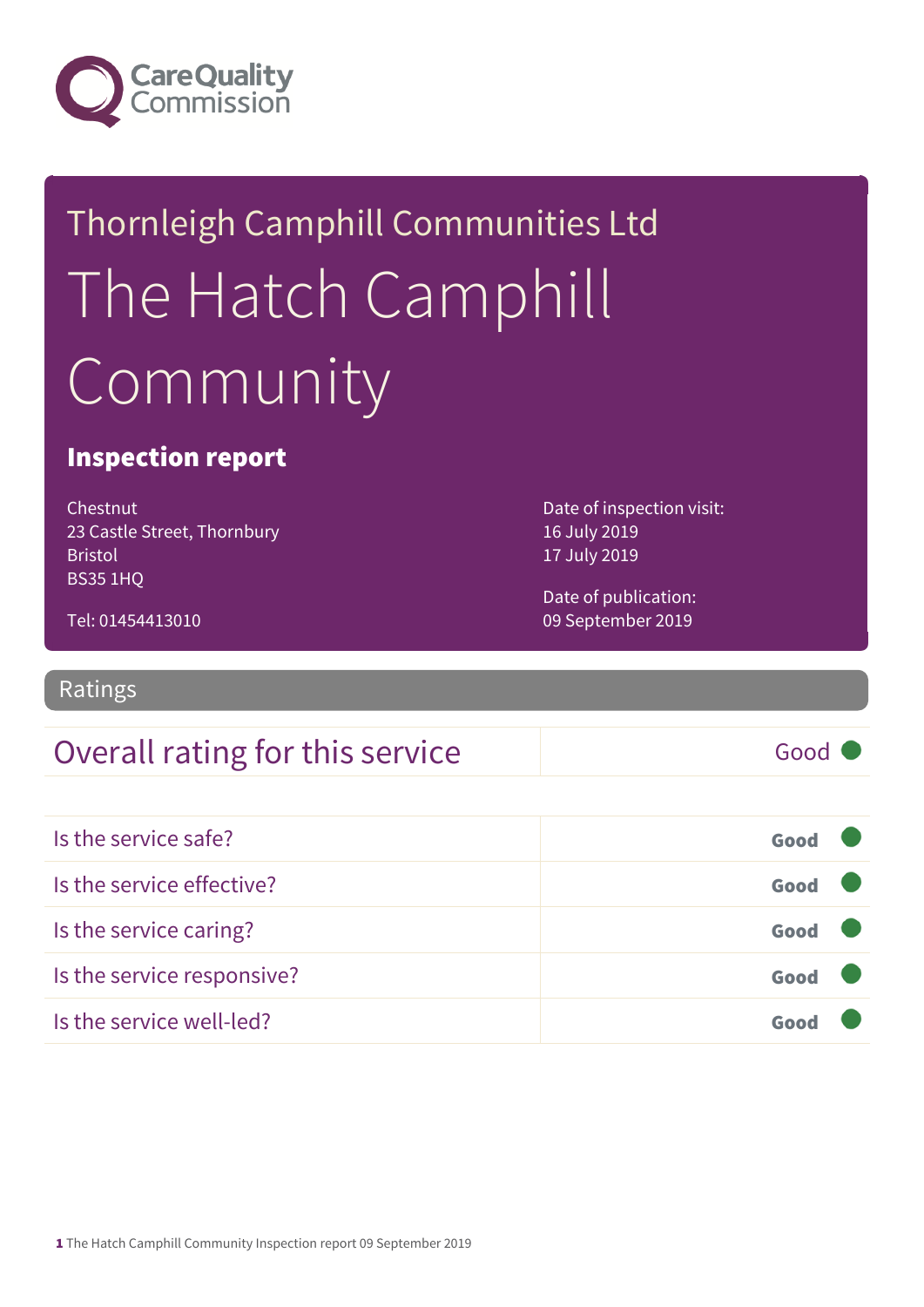### Overall summary

The Hatch is part of Thornleigh Camphill Communities a charity based in the South West of England and is inspired be the work of the international Camphill Movement. The ethos of the service is based on a 'life sharing' model of support. This meant that in some cases staff members and their families lived with the people they supported. People viewed The Hatch as their home and care was based on a 'supported living' model to help them live as independently as possible.

People had tenancy agreements for their home and support plans in respect of the care and support they received. A housing association managed the tenancy agreements. People could choose whether they wanted their care from staff working at The Hatch but could also choose another care provider. At the time of our inspection 30 people with a learning disability were receiving care and support.

There were three houses situated in close proximity of each other St Johns House, Thornbury Cottage and The Hatch House, one a short walk called Watch Oak Lodge and the other in the centre of Thornbury. The main office was separate from the houses but in the grounds of The Hatch.

Not everyone who used the service received personal care. CQC only inspects where people receive personal care. This is help with tasks related to personal hygiene and eating. Where they do we also consider any wider social care provided.

The service has evolved and been developed and designed in line with the principles and values that underpin Registering the Right Support and other best practice guidance. This ensures that people who use the service can live as full a life as possible and achieve the best possible outcomes. The principles reflect the need for people with learning disabilities and/or autism to live meaningful lives that include control, choice, and independence. People using the service receive planned and co-ordinated person-centred support that is appropriate and inclusive for them.

People's experience of using this service and what we found

People received care that was safe, effective, caring and extremely responsive. People and their relatives spoke extremely positively about the support they received. There was sufficient staff to support people who had the necessary skills and commitment to provide care that was extremely person centred. Staff and people lived and worked together as equals and in partnership.

People were supported to have maximum choice and control of their lives and staff supported them in the least restrictive way possible and in their best interests; the policies and systems in the service supported this practice. People had information in a format to suit them as individuals enabling them to make decisions about the care and support they needed.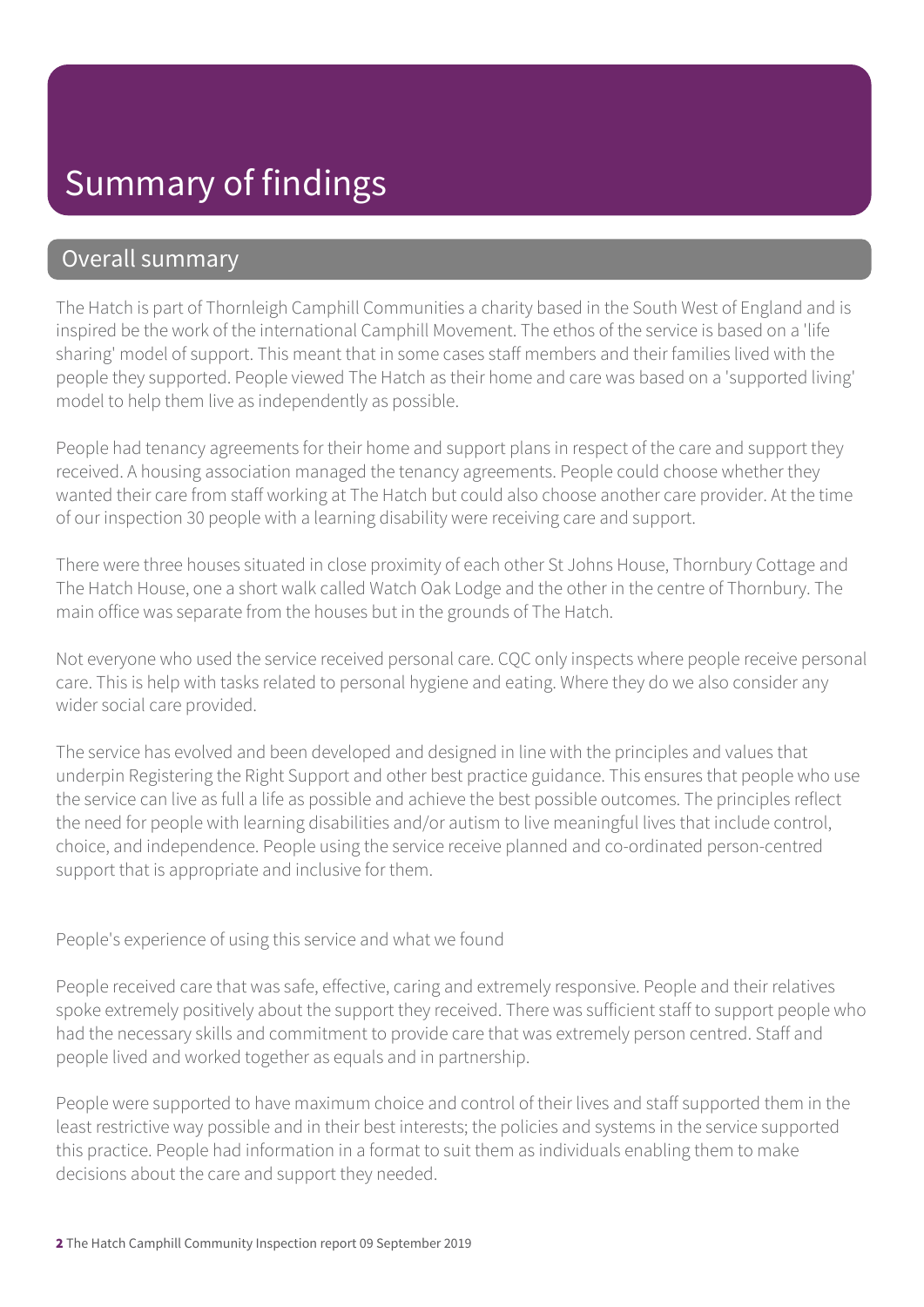The outcomes for people using the service reflected the principles and values of Registering the Right Support by promoting choice and control, independence and inclusion. People's support focused on them having as many opportunities as possible for them to gain new skills and become more independent. The service was extremely responsive in this area encouraging people to be fully integrated in life at The Hatch and the wider community.

People were supported by staff that were extremely caring in their approach enabling them to lead the life they wanted. This included supporting people to keep in contact with friends and family. People led People were supported to make decisions not only about their care but life at The Hatch. People had a sense of belonging, ownership and a mutual respect for each other.

The service was well led. There were systems to check and monitor the quality. This again involved people, staff, family and other stakeholders.

The service was continually evolving to meet the needs of people enabling them to continue to live the life they wanted. This included keeping under review the extensive range of activities, work experience and the staffing arrangements. Consultation and involvement were very much embedded into this service ensuring positive outcomes for people.

For more details, please see the full report which is on the CQC website at www.cqc.org.uk

Rating at last inspection. The last rating for this service was good (published February 2017).

Why we inspected

This was a planned inspection based on the previous rating.

The Secretary of State has asked the Care Quality Commission (CQC) to conduct a thematic review and to make recommendations about the use of restrictive interventions in settings that provide care for people with or who might have mental health problems, learning disabilities and/or autism. Thematic reviews look in-depth at specific issues concerning quality of care across the health and social care sectors. They expand our understanding of both good and poor practice and of the potential drivers of improvement.

As part of thematic review, we carried out a survey with the registered manager at this inspection. This considered whether the service used any restrictive intervention practices (restraint, seclusion and segregation) when supporting people. The service used positive behaviour support principles to support people in the least restrictive way. No restrictive intervention practices were used.

Follow up

We will continue to monitor information we receive about the service until we return to visit as per our reinspection programme. If we receive any concerning information we may inspect sooner.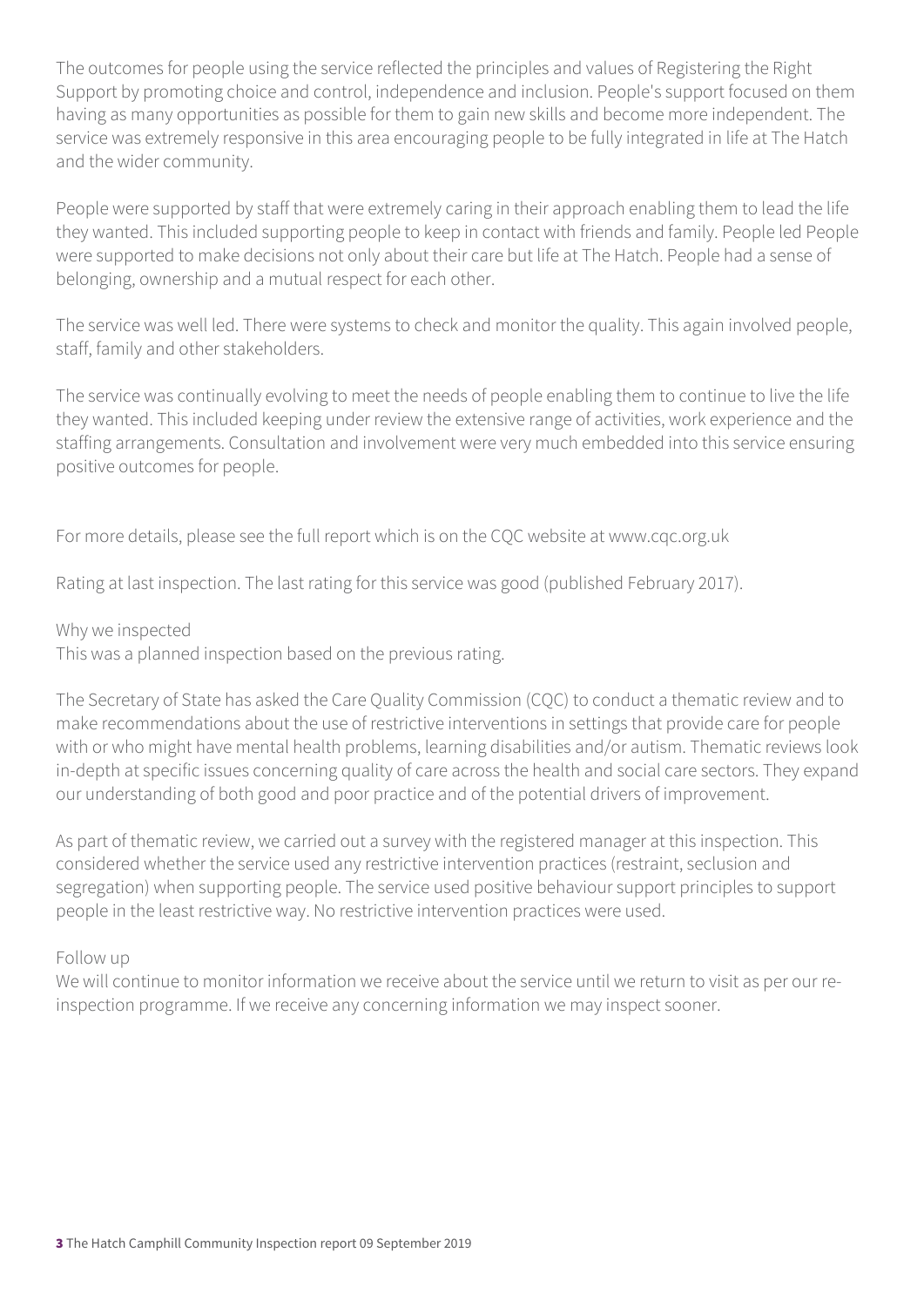### The five questions we ask about services and what we found

We always ask the following five questions of services.

| Is the service safe?                          | Good |
|-----------------------------------------------|------|
| The service was safe.                         |      |
| Details are in our safe findings below.       |      |
| Is the service effective?                     | Good |
| The service was effective.                    |      |
| Details are in our effective findings below.  |      |
| Is the service caring?                        | Good |
| The service was caring.                       |      |
| Details are in our caring findings below.     |      |
| Is the service responsive?                    | Good |
| The service was responsive.                   |      |
| Details are in our responsive findings below. |      |
| Is the service well-led?                      | Good |
| The service was well-led.                     |      |
| Details are in our well-Led findings below.   |      |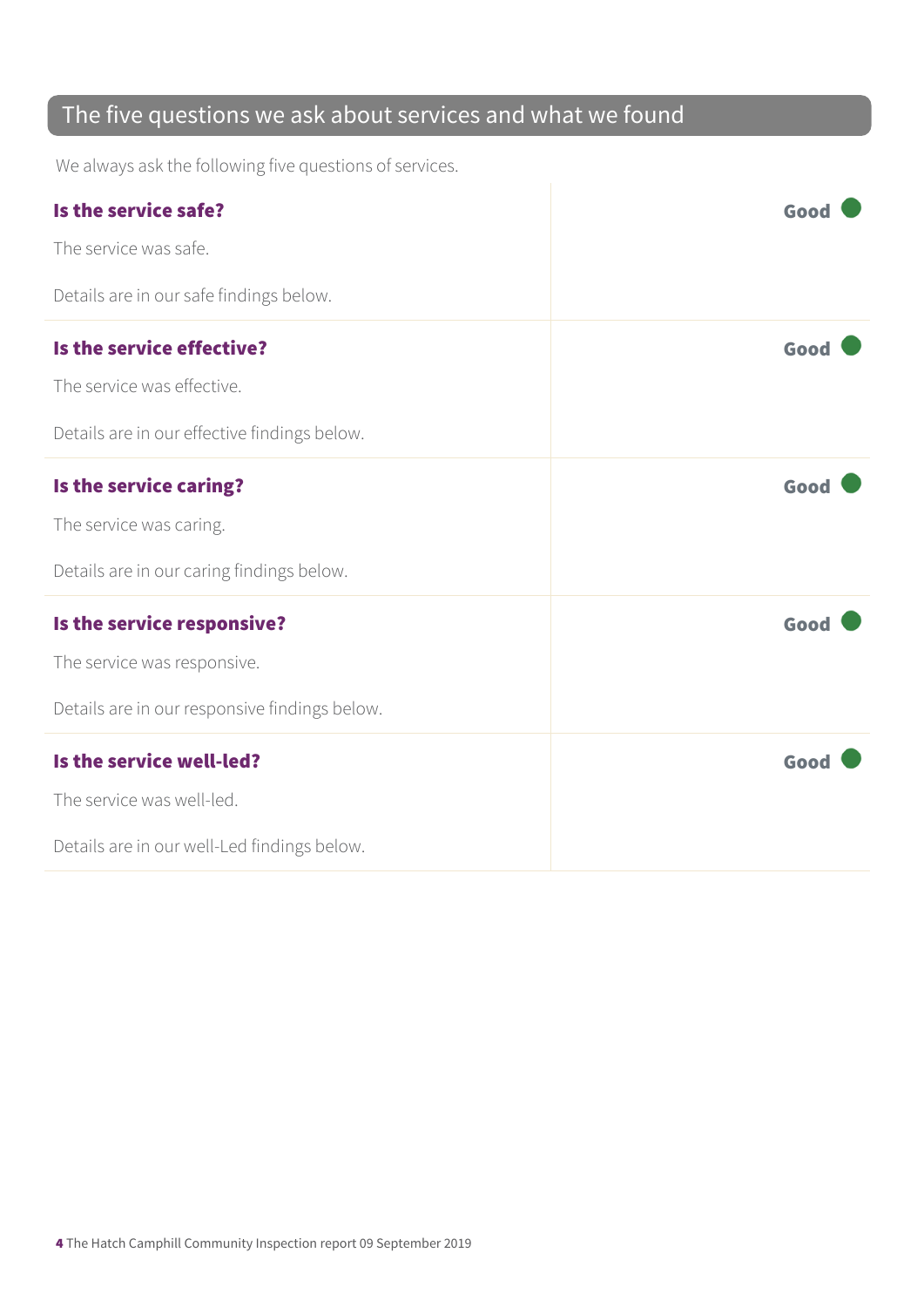

# The Hatch Camphill **Community**

Detailed findings

# Background to this inspection

The inspection

We carried out this inspection under Section 60 of the Health and Social Care Act 2008 (the Act) as part of our regulatory functions. We checked whether the provider was meeting the legal requirements and regulations associated with the Act. We looked at the overall quality of the service and provided a rating for the service under the Care Act 2014.

Inspection team The inspection was completed by one inspector.

Service and service type

This service provides care and support to people living in supported living' settings, so that they can live as independently as possible. People's care and housing are provided under separate contractual agreements. CQC does not regulate premises used for supported living; this inspection looked at people's personal care and support.

The service had a manager registered with the Care Quality Commission. This means that they and the provider are legally responsible for how the service is run and for the quality and safety of the care provided.

#### Notice of inspection

We gave the service 24 hours' notice of the inspection. This was because people are often out, and we wanted to be sure there would be people at home to speak with us.

#### What we did before the inspection

We reviewed information we had received about the service since the last inspection. We used the information the provider sent us in the provider information return. This is information providers are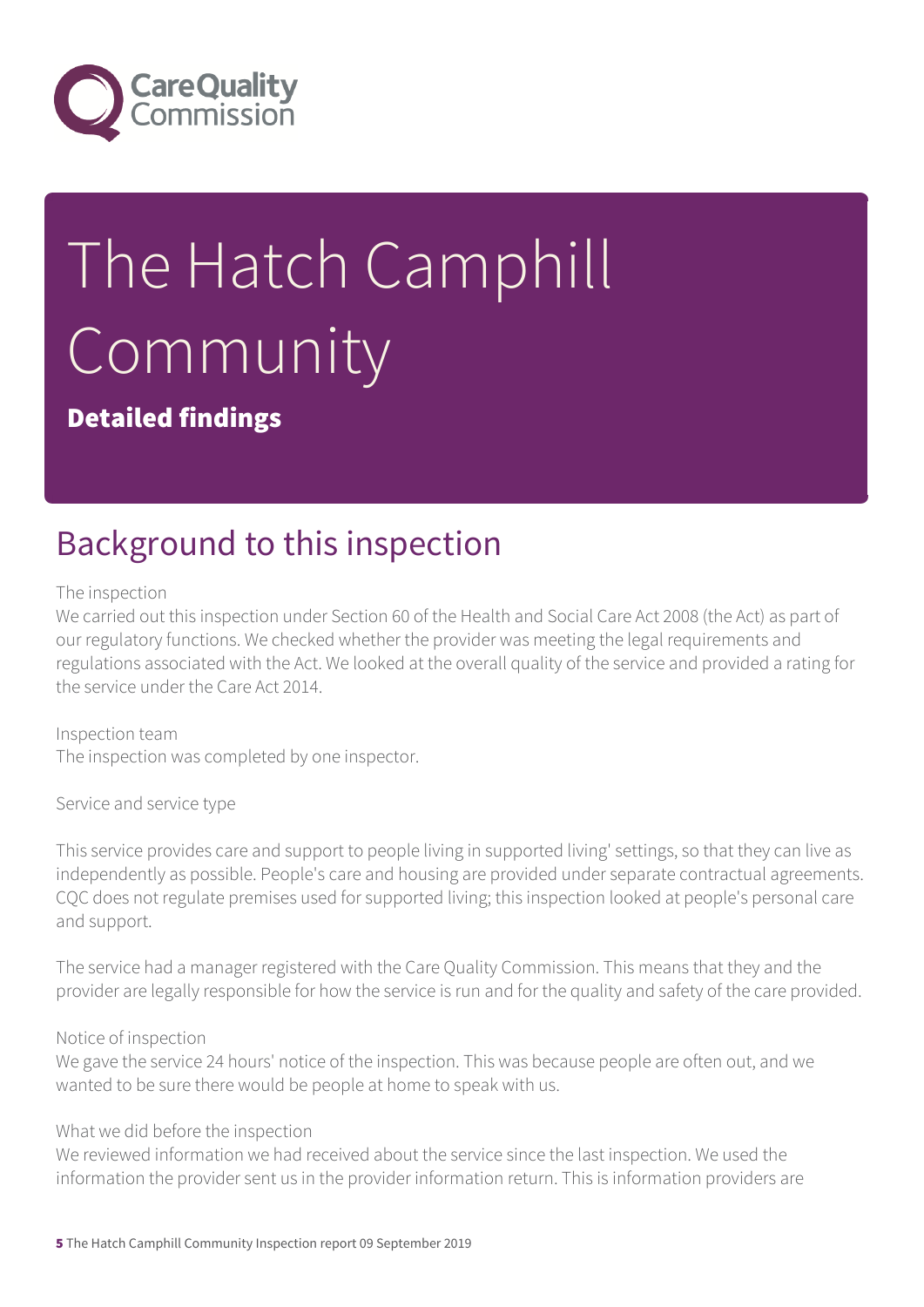required to send us with key information about their service, what they do well, and improvements they plan to make. This information helps support our inspections. We used all of this information to plan our inspection.

#### During the inspection

We spoke with eight people who used the service about their experience of the care provided. We spoke with seven members of staff including the registered manager and the nominated individual. The nominated individual is responsible for supervising the management of the service on behalf of the provider.

We reviewed a range of records. This included three people's care records and medication records. We looked at two staff files in relation to recruitment and staff supervision. A variety of records relating to the management of the service, including policies and procedures were reviewed.

#### After the inspection –

We continued to seek clarification from the provider to validate evidence found. We looked at training data and quality assurance records. We contacted six professionals who regularly visit the service by email to seek their views of which we received one response. We also spoke with four relatives on the telephone to gain their views and experience of the service.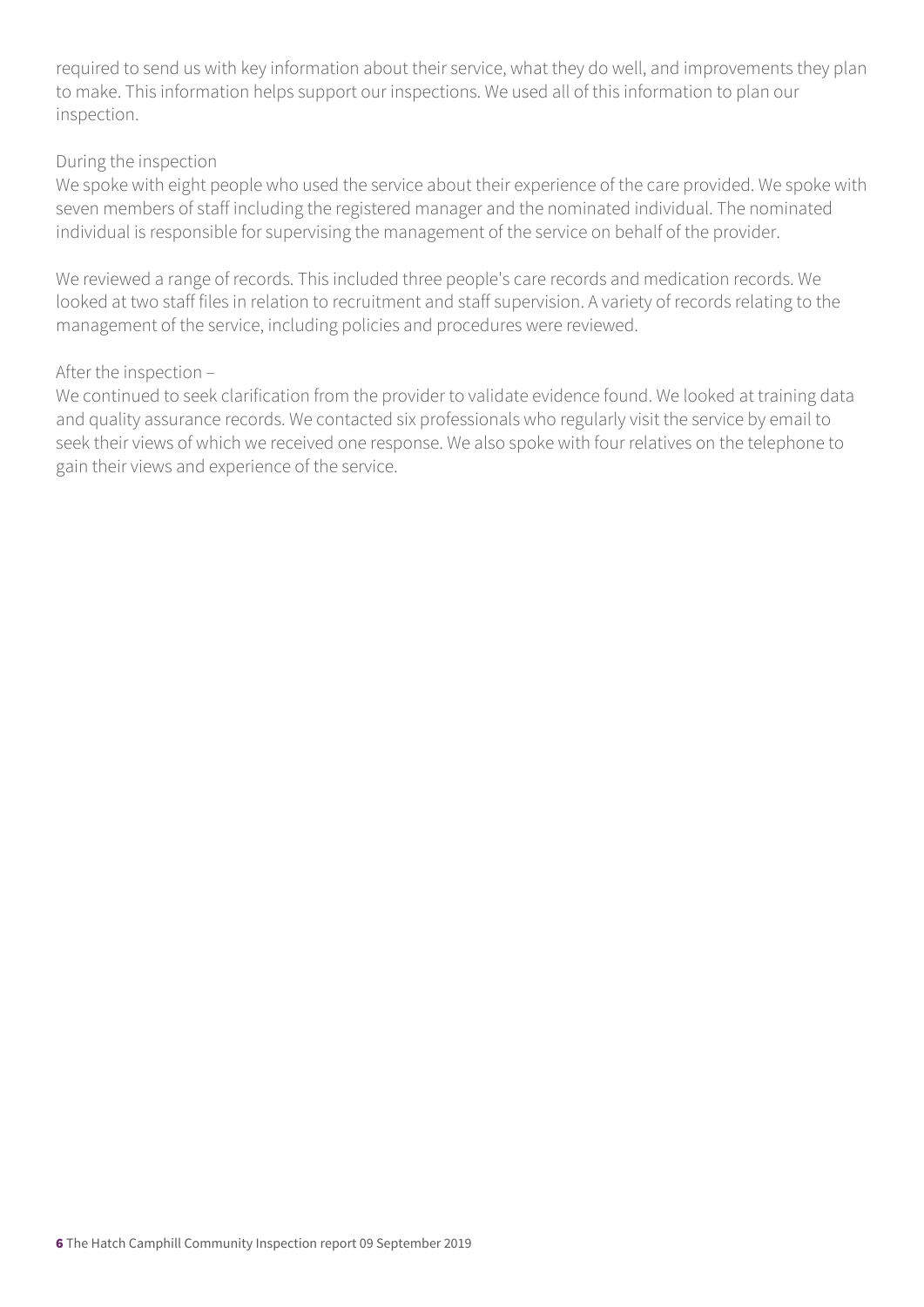### Is the service safe?

# Our findings

Safe – this means we looked for evidence that people were protected from abuse and avoidable harm.

At the last inspection this key question was rated as good. At this inspection this key question has now remained the same.

This meant people were safe and protected from avoidable harm.

Systems and processes to safeguard people from the risk of abuse

- People told us they felt very safe when being supported by staff. People told us they completed training on various topics including staying safe on line and with social media, keeping safe in their homes, which included fire and stranger danger training. Certificates were given to people that had attended. Information about abuse, speaking up, bullying and safeguarding was available in easy read formats and regular topics at house meetings.
- People were empowered to talk about things that upset them with staff. Where this was done this was followed up with the person and others that may be involved. Positive and open relationships were developed between people and staff. From our conversations with people it was evident they felt at ease talking about keeping safe and what that meant to them.
- People told us they felt able to raise concerns and felt they would be listened to and actions would be taken.
- Safeguarding procedures were available for staff to follow with contact information for the local authority safeguarding team. Staff told us they had confidence in the registered manager/management team to respond to any concerns appropriately.

Assessing risk, safety monitoring and management

- The registered manager told us they promoted a positive risk taking culture and operated an effective risk management system with appropriate assessments for each person to enable them to live their lives in a way they prefer and choose.
- Risk assessments were in place to promote and protect people's safety in a positive way. These included finances, information on specific medical conditions and life skills.
- Relatives said they were extremely confident that their loved ones were safe.

#### Staffing and recruitment

- People were cared for by suitable numbers of staff. Staffing was planned in conjunction with local commissioners of services who prescribed the hours of support each person required, based on their individual care and support needs.
- Each home/service had a minimum of two staff on duty 24 hours a day as well as additional staff to support people with their individual commissioned hours. We looked at the rotas for the month and found they were planned around the dependency needs and planned activities of people who used the service.
- People and staff told us staffing levels were safe and sufficient to meet people's needs. Some staff were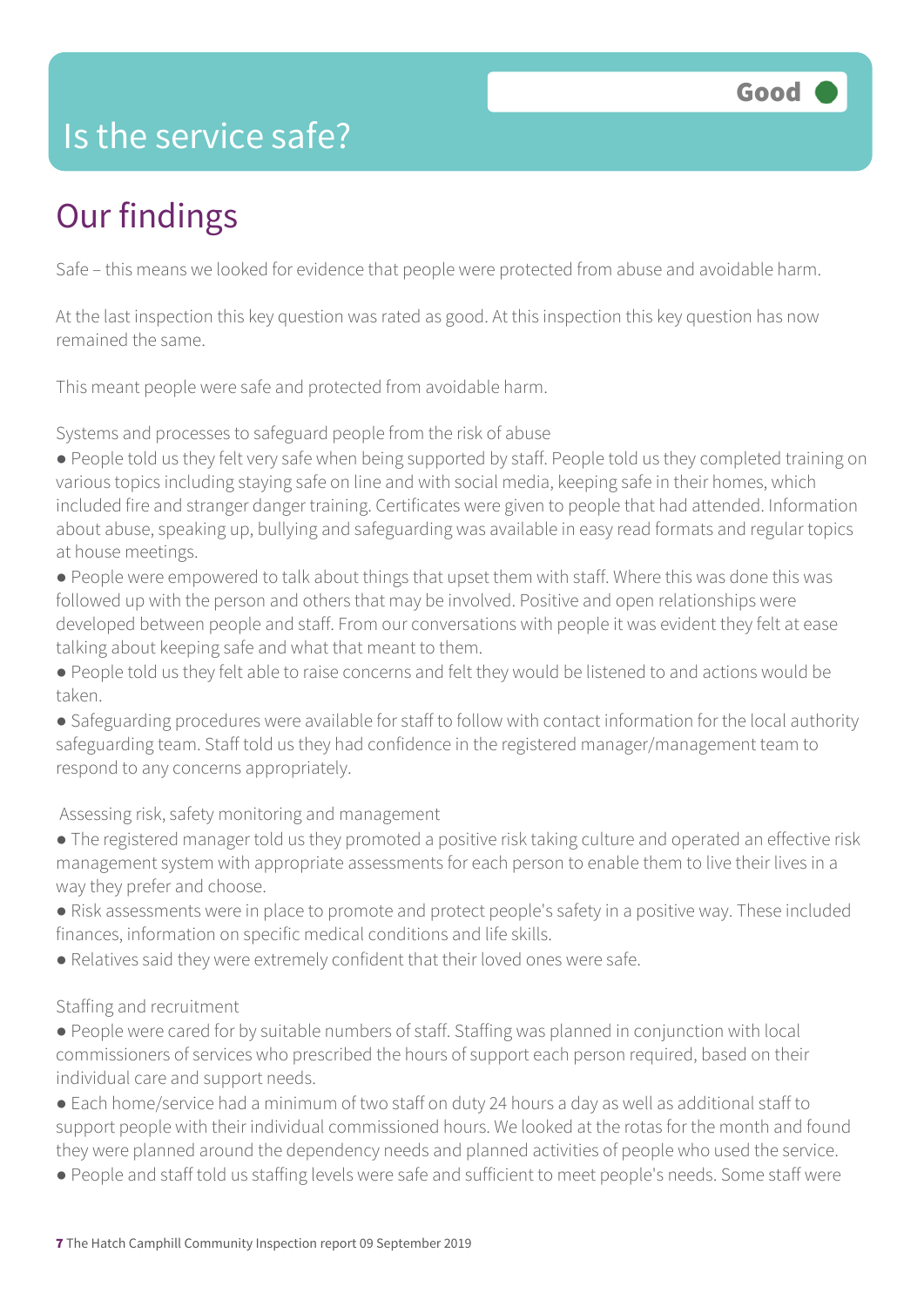volunteers usually from overseas. The volunteers spent at least 12 months living alongside people in each house. People spoke extremely positively about the co-workers as well as the staff.

● Staff and co-workers (volunteers) were safely recruited. Disclosure and Barring Service (DBS) checks had been carried out to check whether staff were suitable to work with people in care homes. The records included confirmation that gaps in employment history had been checked.

#### Using medicines safely

- Staff had been trained in the safe handling, administration and disposal of medicines. All staff who gave medicines to people had their competency assessed.
- The registered manager audited medicines records regularly to ensure medicines were given to people safely and in line with the GP's instructions.
- People's medicines were regularly reviewed by the GP. Some people looked after their own medicines if they had been assessed as being safe to do so.

#### Preventing and controlling infection

● Staff made sure that people followed good hygiene practices when encouraging them to be as independent and aware as possible. People worked alongside staff in completing household chores and cooking.

#### Learning lessons when things go wrong

● Accidents and incidents were recorded and monitored. This included information about the incident including who was involved and where it happened.

● These had then been analysed to check if there had been any trends. If anything was preventable, actions to lower the risk of future occurrences were put into place. The management team had a good oversight of accidents, incidents and near misses.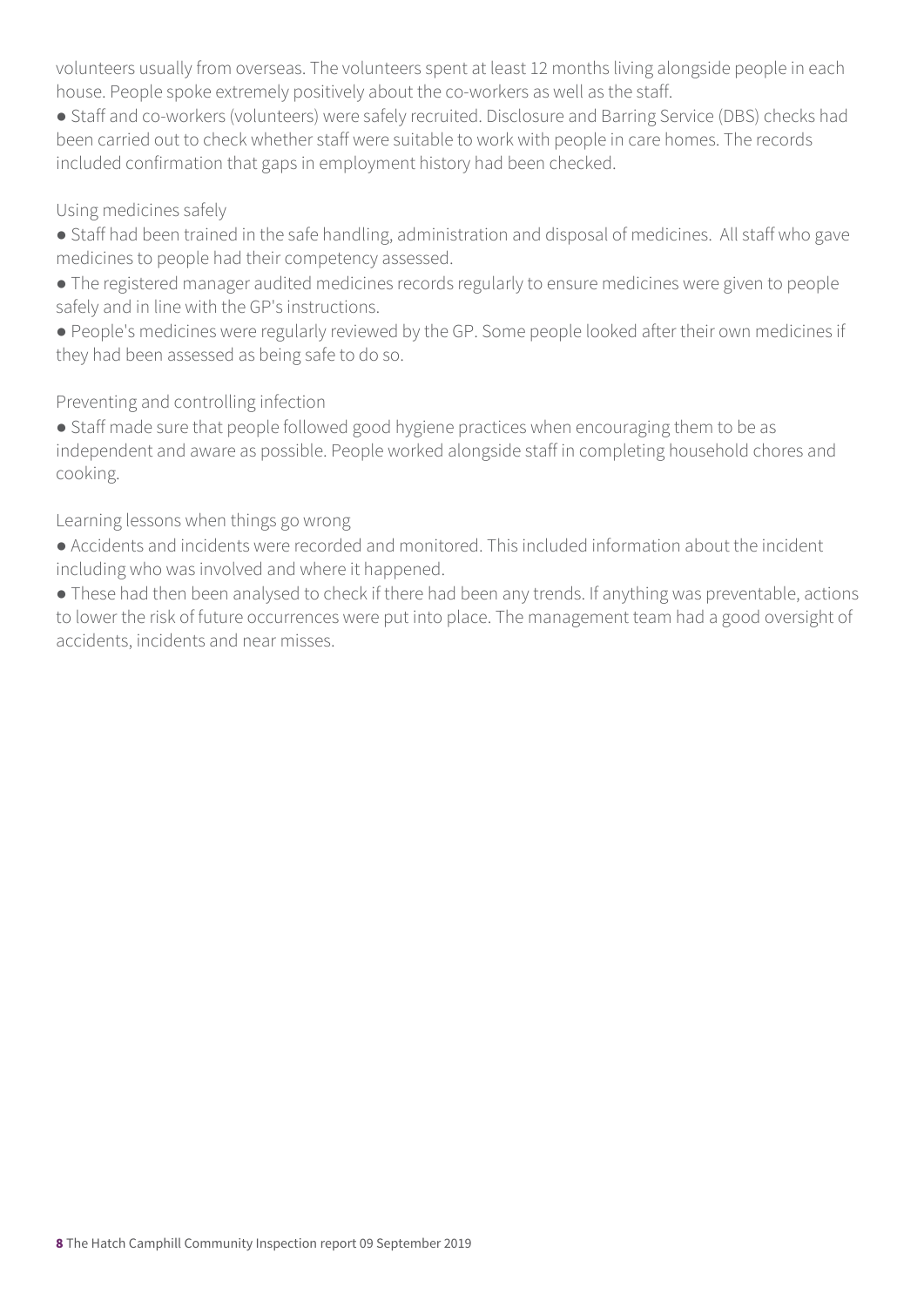### Is the service effective?

# Our findings

Effective – this means we looked for evidence that people's care, treatment and support achieved good outcomes and promoted a good quality of life, based on best available evidence.

At the last inspection this key question was rated as good. At this inspection this key question has now remained the same.

This meant people's outcomes were consistently good, and people's feedback confirmed this.

Assessing people's needs and choices; delivering care in line with standards, guidance and the law

- People had their needs assessed before receiving a service from staff at The Hatch. Information had been sought from the person, their relatives and other professionals involved in their care.
- Information from the assessment had informed the plan of care. There were transition plans for people to enable them to have a smooth move to The Hatch. Relatives told us people had settled quickly into their new homes due to the knowledge of the staff and their commitment to making it work.
- Annual reviews were taking place to ensure the support people received was effective. Meeting were held with the person, their relative and placing authority.

Staff support: induction, training, skills and experience

- People were supported by staff and co-workers who received ongoing training. New staff had an induction programme, which ensured they received training in areas relevant to their roles. This included completing the care certificate, where they were new to care.
- Staff confirmed they received the training they needed to support people effectively. Staff said when they first started they had shadow shifts where they were supported by more experienced staff. This enabled them to get to know the people they were supporting. A member of staff said, "The training is excellent. I learn something new from all the training we receive". They gave us an example where they had reviewed their own communication style. This was to ensure it was appropriate by not using abstract terms that may not mean anything to a person with autism.
- Specialist training was in place to ensure that staff could support people this included supporting people with epilepsy and autism.
- Staff told us that the weekly meetings were often used to share information and increase their knowledge in the philosophy of Camphill or about the needs of specific people. Training resources were available to staff including e-learning, face to face and bite size training packs.
- Staff received regular supervision and support. Staff told us they felt well supported in their roles.

Supporting people to eat and drink enough to maintain a balanced diet

- People were supported to maintain a healthy and balanced diet. People told us, "We cook all meals from scratch using fresh ingredients". Menus were planned taking into consideration the seasons. Where people had specific dietary needs, these were understood by staff.
- Care plans clearly documented any likes, dislikes, and dietary requirements, and these were respected by staff.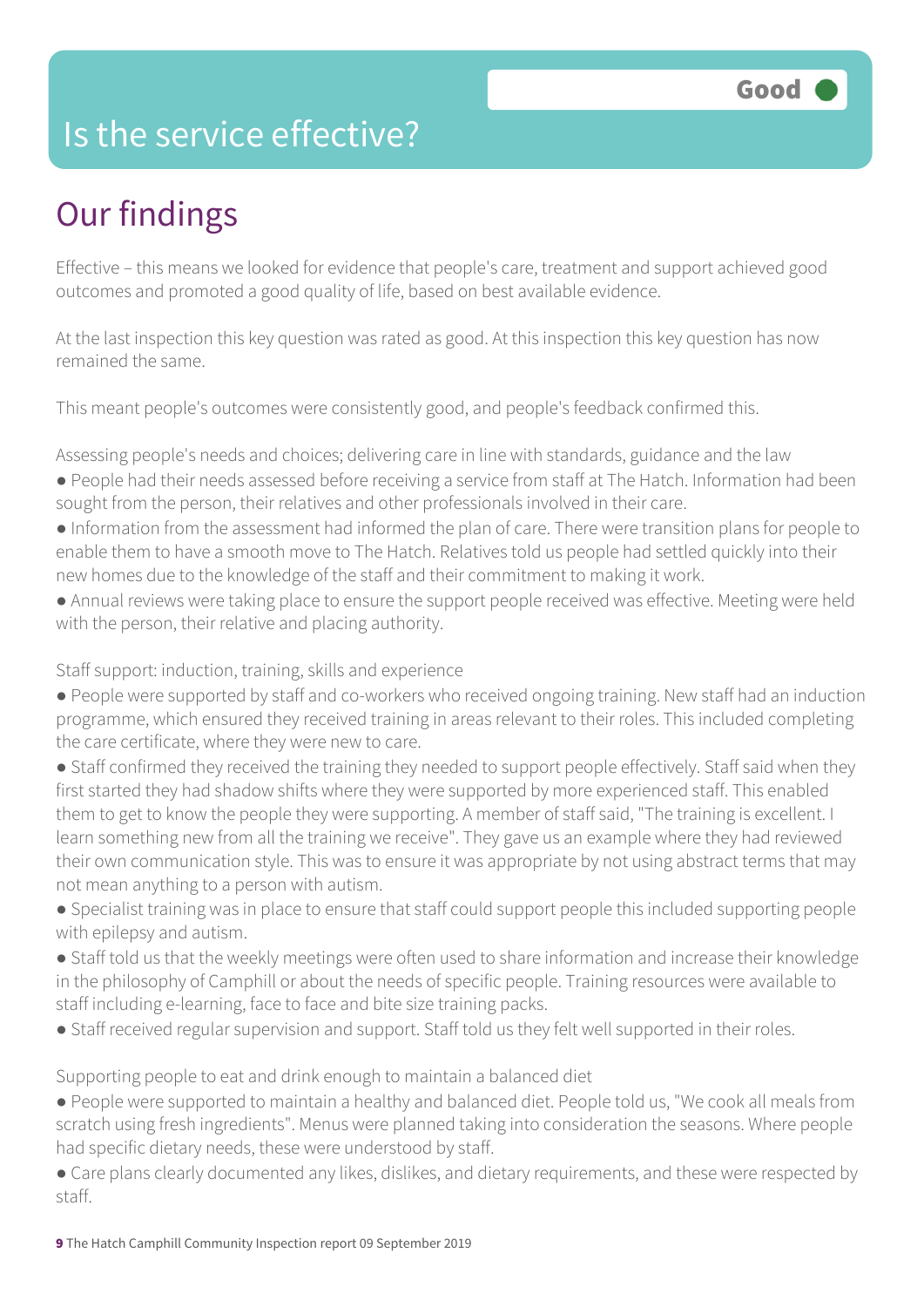● People told us they discussed the menu at the weekly house meetings and there was always an alternative to the planned menu if they did not like what was being cooked. Some people lived in their own selfcontained flats and were independent in the planning of their menu and with staff support completed their own cooking and shopping

● People and staff ate their meals together in each of the services. We were invited to have lunch in one of the houses. The atmosphere was inclusive, friendly and everyone was involved in the preparation, laying of the tables and clearing their plates. There was a real supportive atmosphere for example one person poured a drink out for another and everyone was engaged in conversations about their day.

Staff working with other agencies to provide consistent, effective, timely care

- Staff had detailed guidance of how to support people with any health conditions and worked well with other health and social care professionals in meeting people's needs.
- Important information was shared across organisations to ensure people's needs were known and understood by others. For example, 'Hospital Passports', were used to record and share information with hospital staff, about a person's health and social care needs in their ongoing care.
- The registered manager told us people had access to the local community learning disability team and referrals could be made through people's GP. A health professional told us, "I have no concerns about the service and people always look well cared for". They said there was always clear records kept.
- Each person was supported to attend regular health checks with healthcare professionals such as opticians, dentists and their GP to maintain good health.

Supporting people to live healthier lives, access healthcare services and support

- Staff linked healthy eating and exercise to maintaining good health. Some people went to the gym, swimming and others attended a local Zumba group in Thornbury. This showed the staff provided people with the support on how they wanted to maintain their health and wellbeing.
- People had access to health care professionals when they needed it. Clear records were kept of any health care appointments and follow up treatment.
- One person told us they attended an external weight support group and had a personal trainer. They told us they were doing well and ate very healthy. The staff supported them to go to the gym and supported them with making healthier decisions in respect of menu planning.

Ensuring consent to care and treatment in line with law and guidance

The Mental Capacity Act 2005 (MCA) provides a legal framework for making particular decisions on behalf of people who may lack the mental capacity to do so for themselves. The Act requires that, as far as possible, people make their own decisions and are helped to do so when needed. When they lack mental capacity to take particular decisions, any made on their behalf must be in their best interests and as least restrictive as possible.

People can only be deprived of their liberty to receive care and treatment when this is in their best interests and legally authorised under the MCA. When people receive care and treatment in their own homes an application must be made to the Court of Protection for them to authorise people to be deprived of their liberty.

We checked whether the service was working within the principles of the MCA, and whether any conditions on authorisations to deprive a person of their liberty had the appropriate legal authority and were being met.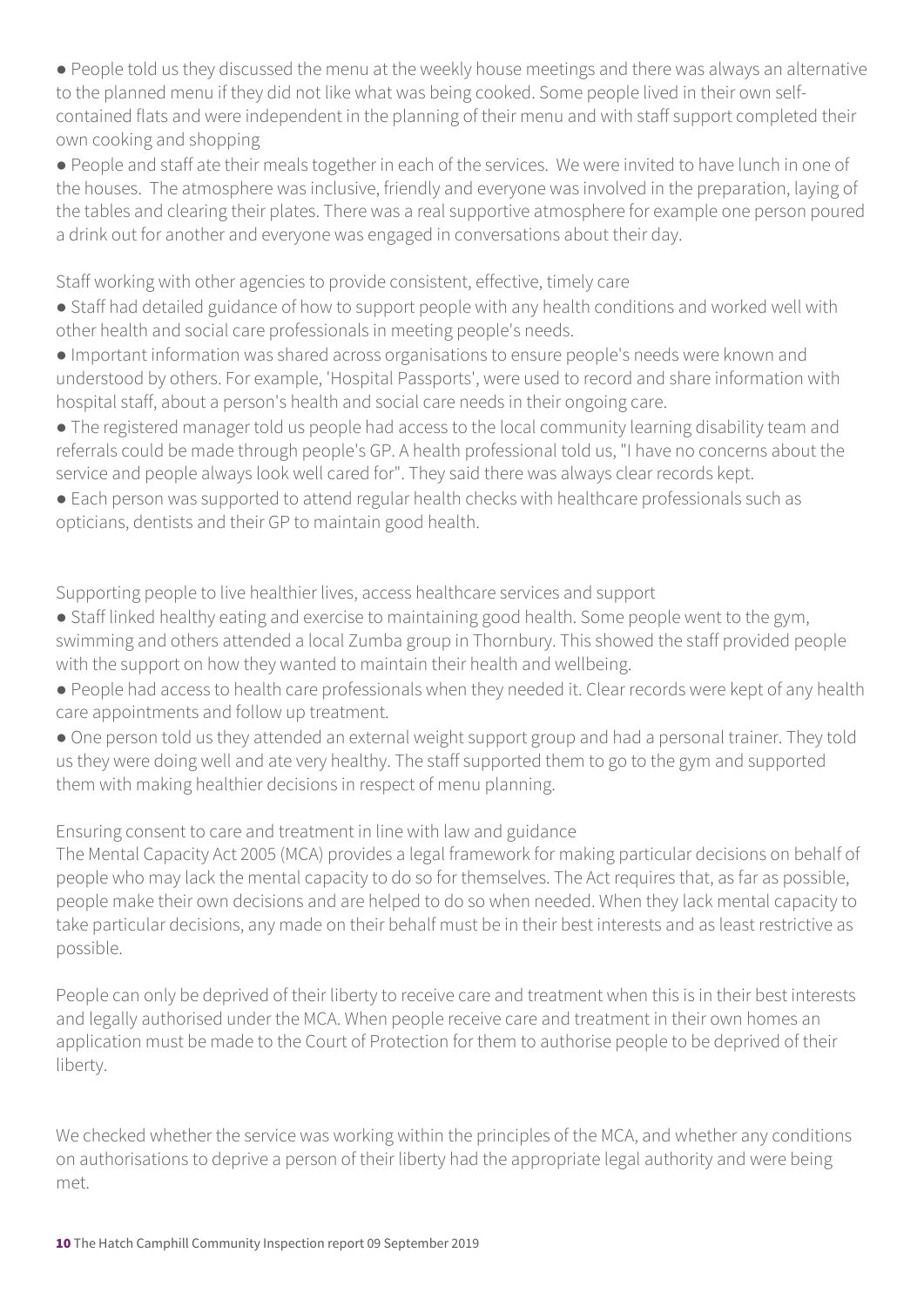● Appropriate applications had been submitted in respect of deprivation of liberty safeguards to the court of protection. Staff were aware of these and told us that this was because of the level of supervision people needed. They told us this was kept under review involving other health and social care professionals, the person and their families.

● Care plans were developed with people and we saw that people had consented to their care. People had signed their care plans and associated documentation where possible. Staff confirmed they always asked people's consent before delivering care.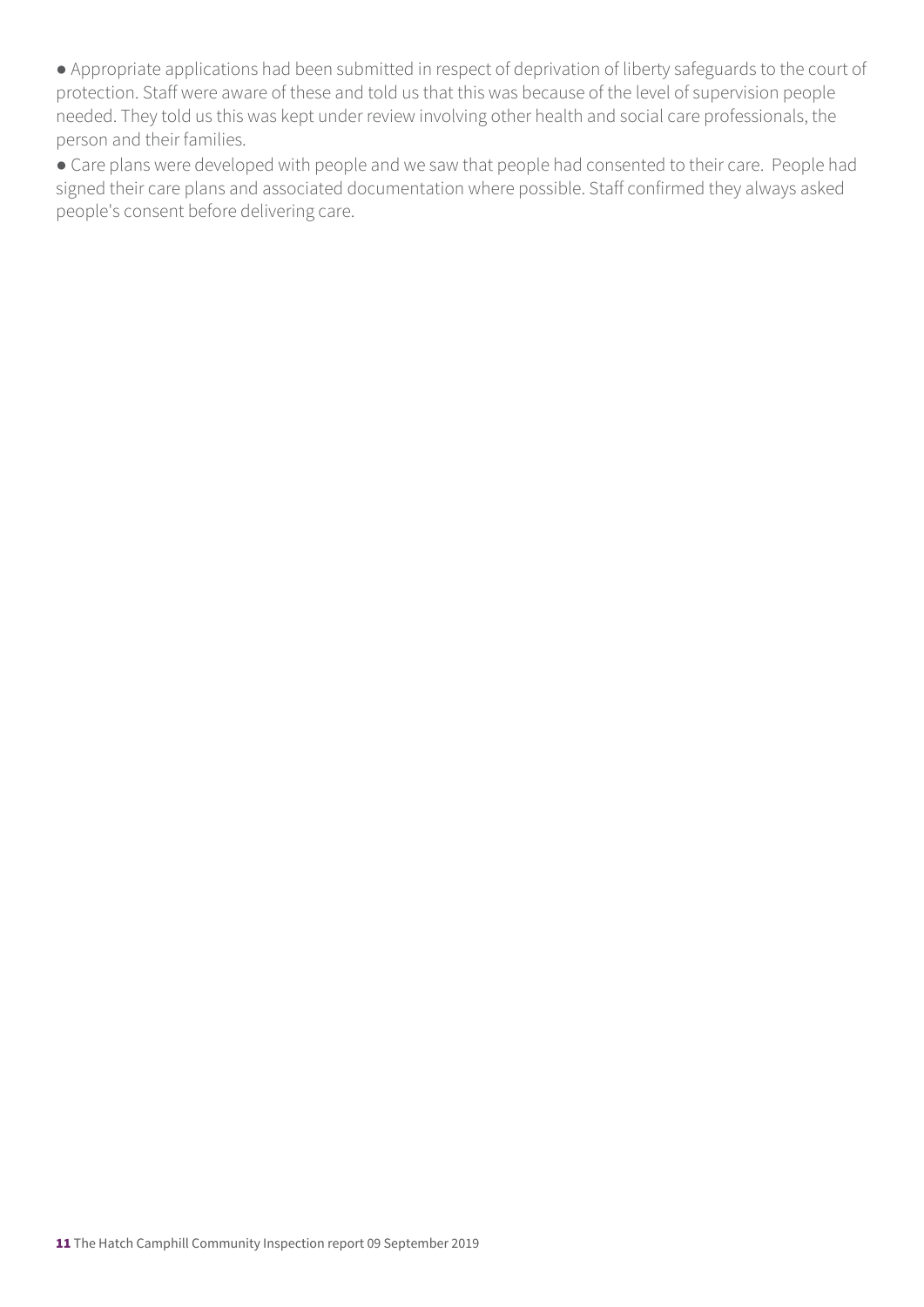### Is the service caring?

### Our findings

Caring – this means we looked for evidence that the service involved people and treated them with compassion, kindness, dignity and respect.

At the last inspection this key question was rated as outstanding. At this inspection this key question has deteriorated to good.

This meant people were supported and treated with dignity and respect; and involved as partners in their care.

Ensuring people are well treated and supported; respecting equality and diversity

- People continued to receive a caring service where they were respected which recognised them as unique individuals. Everyone we spoke with described the service as extremely caring and how this was truly embedded into the culture of the service.
- ●People shared with us many examples where they were supported to lead the life they wanted. When they spoke about the support they were very positive about the staff, co-workers and the people they shared with. There was a real sense of community and belonging. Comments included, "We are like one big family", "The staff are my friends" and "It is fab here, it is my home".
- People were proud of what they had personally achieved and wanted to share that with us. For example, some of the items they had made or by asking to share lunch because they had made it or telling us how they spent their time. At the last inspection one person told us they wanted a cat and how the staff were supporting them. At this inspection, they told us they now had a cat and what that meant to them. Another person had also been supported to get a cat and another person a rabbit. It was evident they enjoyed the responsibility and the friendships that had been fostered with their pets. This showed the service listened to people and acted on their aspirations.
- Relatives were extremely complimentary about the care and support that was in place and the opportunities people had to live very full lives. A relative said everyone (in the Hatch) really genuinely cares for each other. They said because of this interest and genuine concern for people they were confident that they loved one was in 'the best place'.
- Staff were extremely caring, compassionate and encouraged people to lead the life they wanted. People were seen very much as individuals and care was unique to each person. This was very much evidenced in the conversations we had with relatives, people, staff and the management team.
- Our observations showed people displayed positive signs of well-being. People were joyous and keen to tell us how happy they were with the support and how they were encouraged to lead the life they wanted. There was a vibrant but calm atmosphere.
- ●Care documentation included information about the protected characteristics including expressing sexuality, religion and cultural needs. Staff promoted care that was tailored to the individual taking into account their preference. This was not only respected with people using the service but staff and coworkers.
- People were able to learn about different cultures and experience different foods when living alongside co-workers. This was viewed positively by people and relatives and the relationships and friendships that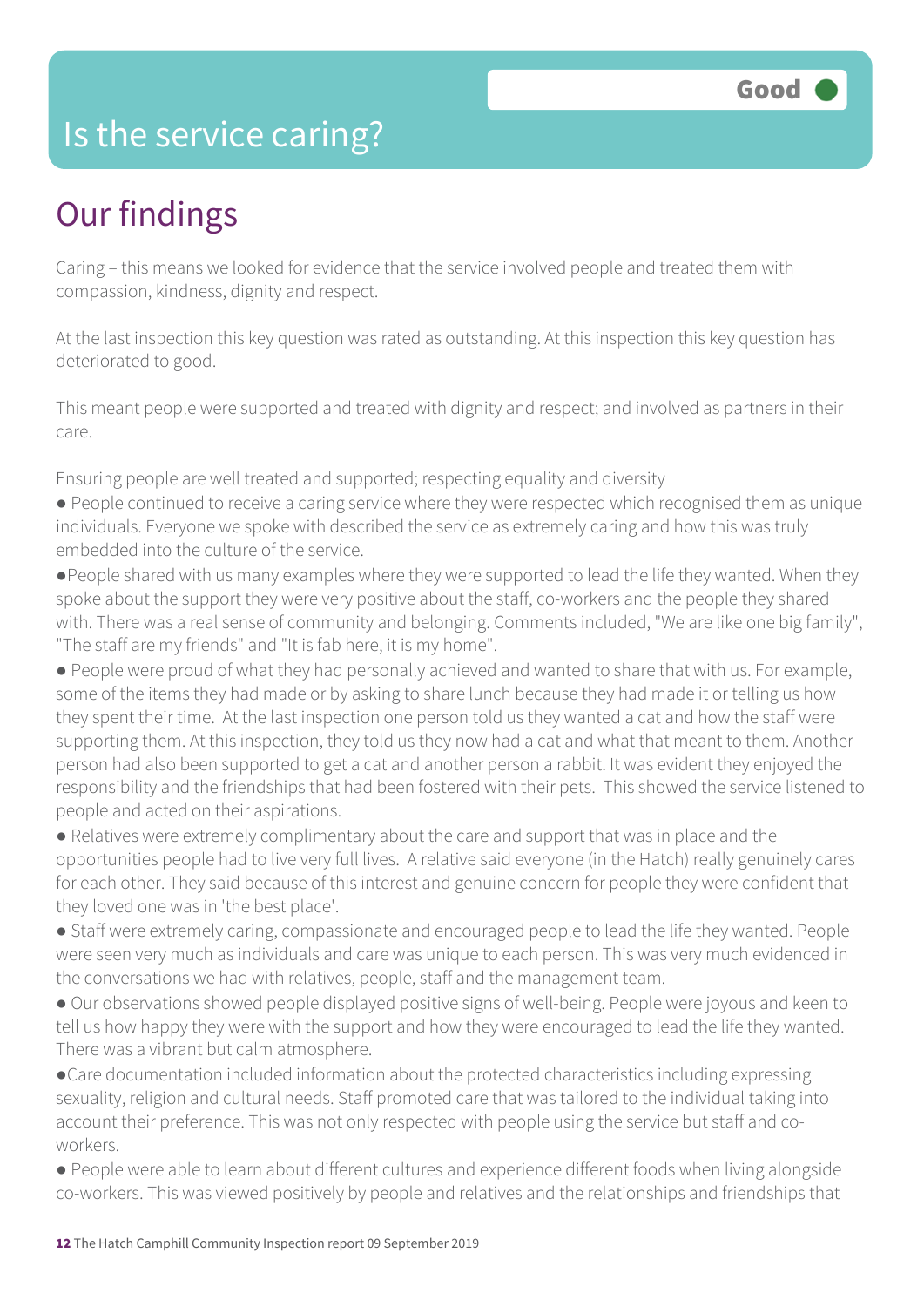#### had been built.

● People told us they could keep in contact with friends and family via social media and video calling. The registered manager and the staff supported people to use these methods safely. Staff went the extra mile to support people to keep in contact with family such as supporting people on the train to London and further afield. Some people since the last inspection had gained more independence in this area and no longer relied on staff.

● Another relative said, "Staff really know people well and pick up the slightest changes". They told us the staff knew when their relative was sad and acted promptly. They gave an example when their daughter had contacted a member of staff in the middle of the night. They had responded and sat with them offering them reassurance until they were settled. The relative said this had been a big milestone showing their daughter had complete trust in the staff as previously they would 'bottle this up'. People confirmed there was always a member of staff they could speak with.

Supporting people to express their views and be involved in making decisions about their care

● People were truly placed at the centre of the service and were consulted on every level. People were respected, listened to, and their views sought. Weekly house meetings were organised to enable people to be involved in the running of the service. This included an opportunity to plan activities and menus and to discuss what was going on within the service. It was evident that people felt very much part of the service and played a valued role.

● People were involved in reviews of their care enabling them to be fully involved in how they wanted to be supported and live their lives. Care information was in an accessible format enabling people to be involved. Information was given to people in the way it could be understood. This could be pictorial, photographs, written in plain English or simple understandable sentences. For one person to help them be part of their care review photographs were used to aid communication, which they could share with health professionals and family. Everyone we spoke with said they were involved, and their opinions sought.

● People had received training on building skills in assertiveness to enable them to make decisions. In addition, people could access independent advocacy services where they needed additional support. Information had been made available to people on how they could access an independent advocacy service. One person told us they had felt confident to raise concerns to a health professional and make the decision on where they wanted to meet, which was in their home rather than an office.

Respecting and promoting people's privacy, dignity and independence

● Respect for privacy and dignity was at the heart of the service's culture and values. It was embedded in everything that the service and the staff did. People's privacy and dignity was respected by staff. Staff were very aware that people's flats and bedrooms were their own private spaces and would only enter with permission. People had keys to their home and bedroom if they wanted one.

● People told us they could decorate and personalise their bedrooms. People were involved in the decisions about the furniture, and the colour scheme. People very much regarded their individual accommodation as their home.

● People were encouraged to be independent. People were seen actively engaged in preparing the food, laying the tables, washing up and the cleaning of their home. Each person had a part to play.

● We heard how people had gained a variety of skills enabling them to be independent from cooking, learning to shop and budget, pay their rent and access the village and Bristol independently. Relatives commended the staff for their support and dedication to support people to become more independent and the level of control they had over their own life.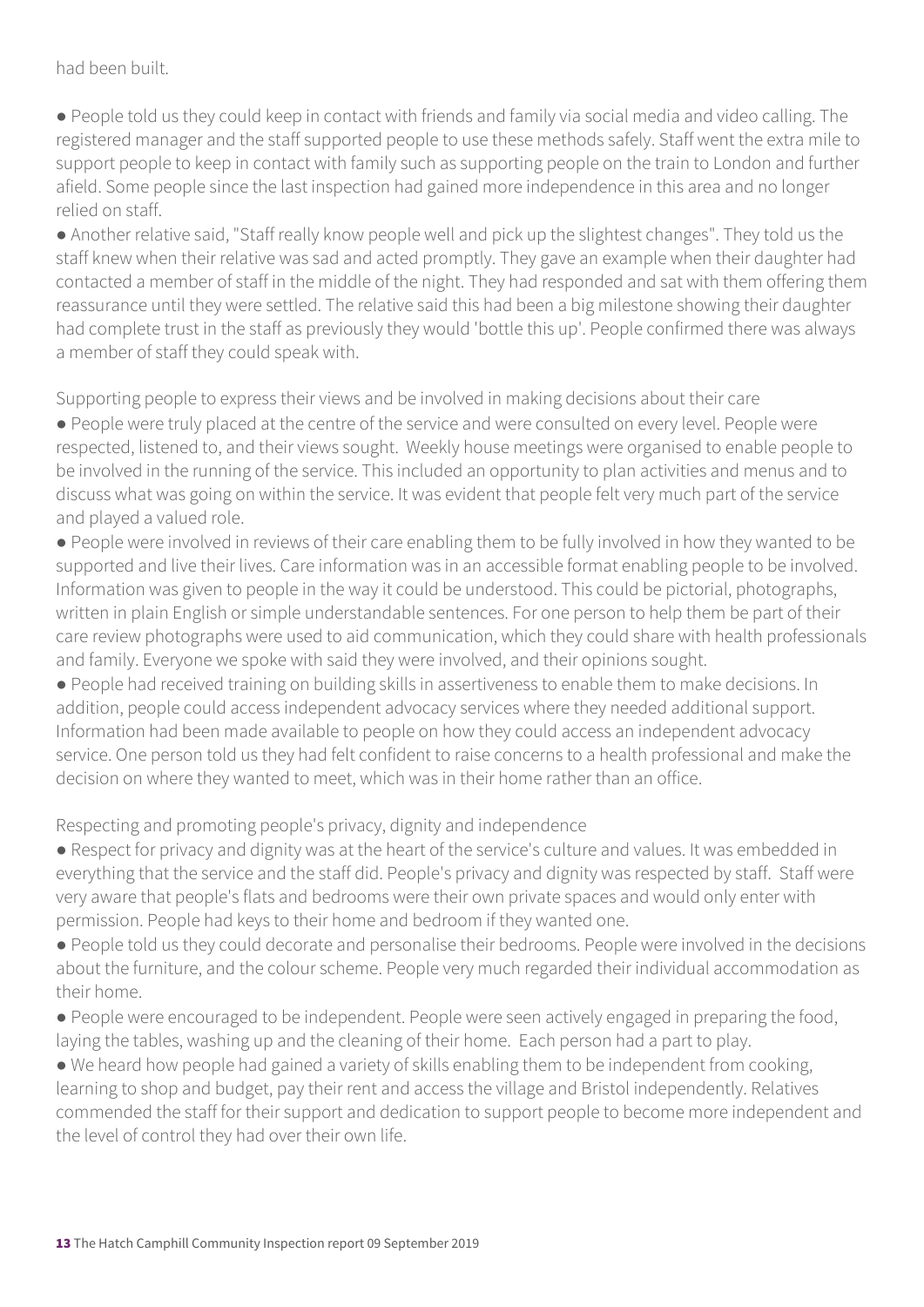### Is the service responsive?

# Our findings

Responsive – this means we looked for evidence that the service met people's needs.

At the last inspection this key question was rated as good. At this inspection this key question has remained the same.

This meant services were tailored to meet the needs of individuals and delivered to ensure flexibility, choice and continuity of care.

Supporting people to develop and maintain relationships to avoid social isolation; support to follow interests and to take part in activities that are socially and culturally relevant to them

- People led exceptionally active lives with access to leisure, educational and work opportunities within The Hatch and in the wider community. They enjoyed numerous activities of their choosing. People told us they were fully consulted about what they wanted to do.
- People told us how they did arts and crafts, working with textiles, cooking groups, woodwork and working in the grounds and gardens. There were exercise and dance sessions. One person had wanted to learn to drive and was supported to use the sit on lawn mower. Another person had expressed they wanted to go on a motorbike. The person had been supported to purchase appropriate clothes and a helmet and regularly went out with named staff. This had been done within a positive risk taking approach.
- People could choose what they took part in and this was planned with the person each month and continually reviewed to ensure it was appropriate. For example, one person was supported to go to an amateur weekly drama group in Clevedon and in Bristol because they aspired to be an actor on the stage. This enable the person to meet with likeminded people, increase their social contact and increase their confidence and self-worth.
- People proudly showed us examples of their art work that they had created which was displayed in the workshops. Some of these were being sold in a local shop in Thornbury. A relative said they were so proud of their son when they knitted a sweater for a relative. Equally the person showed us a photograph when they had given it as a present.
- Relatives were extremely positive about the activities that their loved one was taking part in. They gave examples of how their loved one had flourished and grown in confidence. One person had gained the skills in budgeting with the support from staff. Their relative highly praised the staff in supporting them to reach this goal and the independence this had given them in life. Another relative told us because of the support from staff, their relative now was able to cope with their own emotions and seek staff out if needed support. They said this had been a great milestone for them.

Planning personalised care to ensure people have choice and control and to meet their needs and preferences

● People received extremely personalised care and support specific to their needs and preferences. Each person was seen as an individual, with their own social and cultural diversity, values and beliefs. Care plans reflected people's health and social care needs and other health and social care professionals were involved. These were kept under review and as people's needs changed were updated.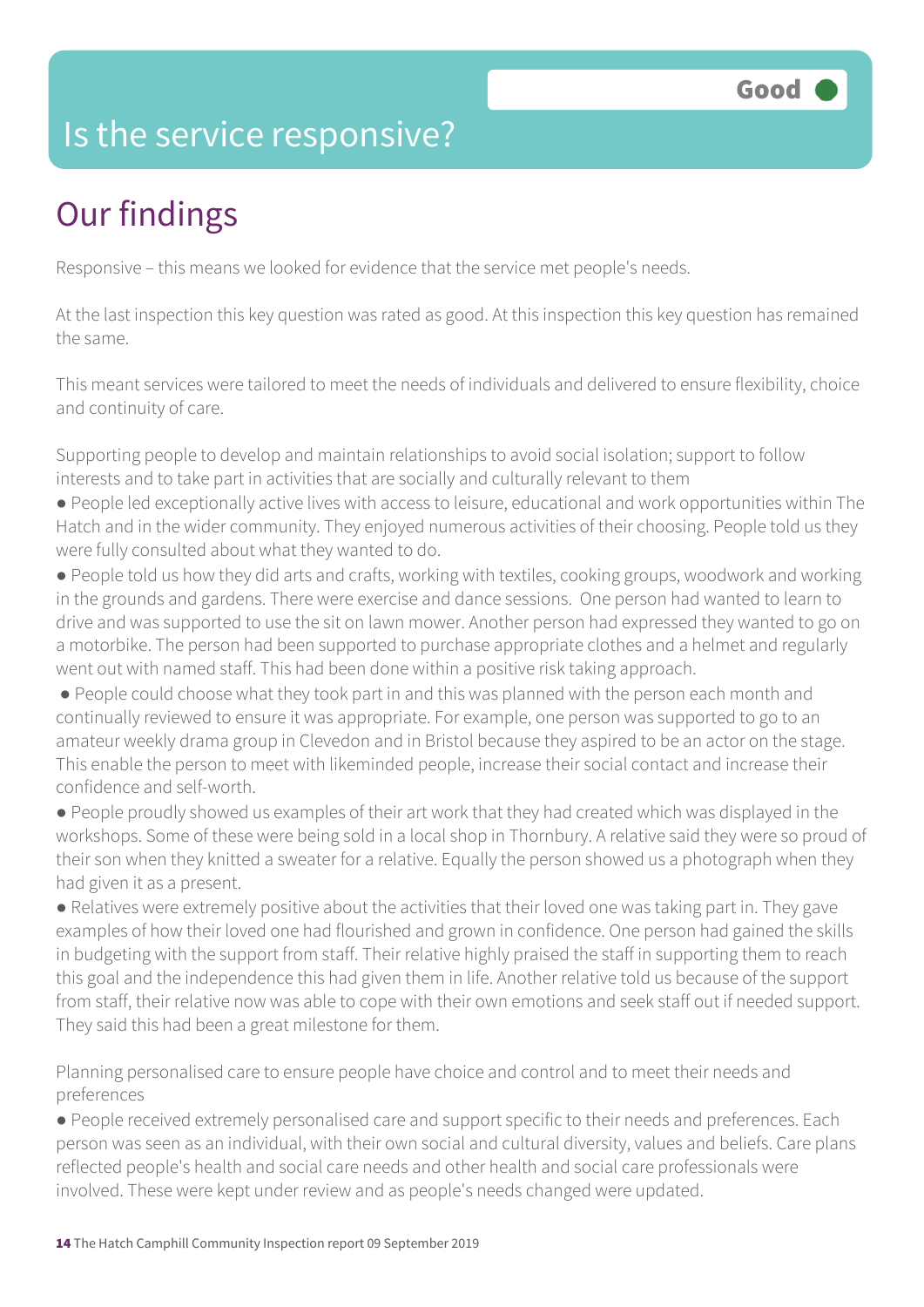● People were given the support when they needed it. Everyone told us they had regular one to one time with staff. They said they received a rota telling them who would support them and when. A relative told us their daughter lived independently and liked their own company, but staff helped with the lunchtime meal and supported them with shopping and budgeting. They respected the person's choice to only participate in activities they wanted to do.

● Positive support plans were in place to guide staff on supporting people with behaviours that may be perceived as challenging. The provider stated in the provider information return that "The Hatch recognises that each person is an individual and that when people behave in a way that may challenge others this is indicative of an unmet need".

● The staff worked with other health and social care professionals in supporting people such as a team of specialists in supporting people that may challenge including psychiatrists. A relative commended the staff on their approach and how incidents had greatly reduced because their relative had found ways to deal with their emotions such as going for a walk or seeking out staff to discuss their frustrations. Because of this positive approach this person was now going shopping independently.

#### Meeting people's communication needs

Since 2016 onwards all organisations that provide publicly funded adult social care are legally required to follow the Accessible Information Standard (AIS). The standard was introduced to make sure people are given information in a way they can understand. The standard applies to all people with a disability, impairment or sensory loss and in some circumstances to their carers.

● Reasonable adjustments were made where appropriate and the service identified, recorded, shared and met the information and communication needs of people with a disability or sensory loss, as required by the Accessible Information Standard.

● People had clear information on how they communicated with staff. People had information given to them in way they understood. Social stories were available to help staff explain what was important such as relationships, health and 'now and next' boards to help with day to day routines and activities. This empowered people to know what was going on and have control of their own lives.

● Care plans were unique to each individual and included photographs and easy read information. This showed that people were very much involved in making decisions about their care because it was recorded in a way they could understand.

#### Improving care quality in response to complaints or concerns

● People said they knew how to complain, and they were asked during house meetings if they had any concerns or wanted to make any suggestions. People and their relatives spoke positively about the service and said they had no cause to complain. It was evident they felt they could talk to the senior management team and staff.

● An accessible complaints procedure was available to people and their families. There had been one complaint in the last 12 months and this had been dealt with promptly. People were also supported to raise complaints about services they were using. It was evident people were empowered to speak out.

#### End of life care and support

● The Hatch supports a relatively young group of people ranging from 23 to 51 years of age. The registered manager recognised it was important to discuss with people about end of life and what they wanted to happen if they were unwell. They did this at the pace of the person.

● They had devised a booklet to enable people to write and record their thoughts and feelings. This was in an easy read format and included pictures.

• Staff had received training in supporting people with bereavement, death and dying.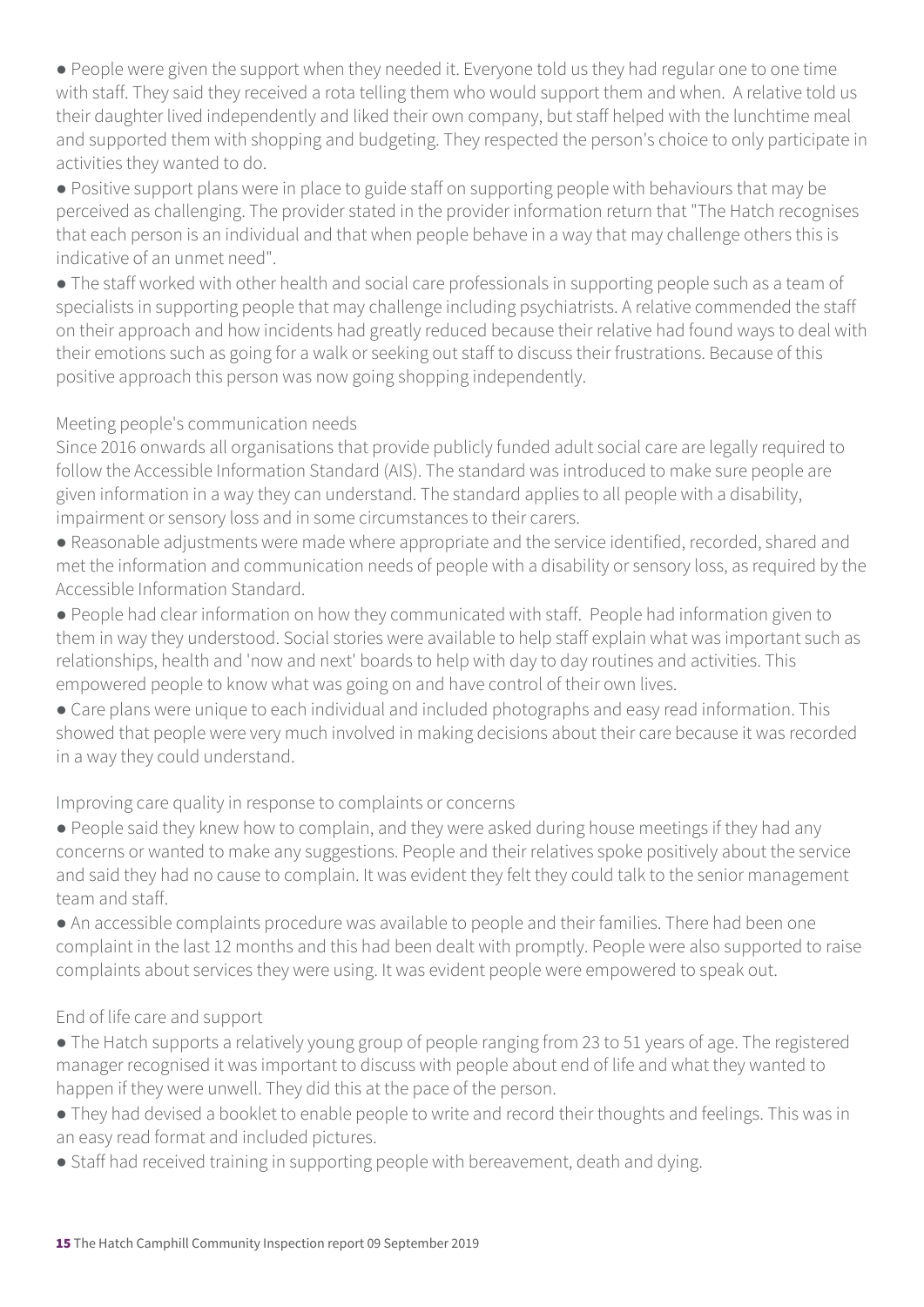### Is the service well-led?

# Our findings

Well-Led – this means we looked for evidence that service leadership, management and governance assured high-quality, person-centred care; supported learning and innovation; and promoted an open, fair culture.

At the last inspection this key question was rated as good. At this inspection this key question remained the same.

This meant the service was consistently managed and well-led. Leaders and the culture they created promoted high-quality, person-centred care.

Promoting a positive culture that is person-centred, open, inclusive and empowering, which achieves good outcomes for people

- The organisation's statement of purpose documented a philosophy of valuing the uniqueness of each individual; valuing meaningful work and the experience of lifelong learning. This included maximising people's life choices, encouraging independence and people having a sense of worth and value. Our inspection found that the organisation's philosophy was fully embedded in the service.
- ●The provider and registered manager were passionate and committed to providing a person-centred service for people enabling them to grow and develop. People were very much involved in their care. Relatives commended the staff on the support that was in place enabling people to lead the life they wanted. Achievements were celebrated.
- Staff understood the provider's vision for the service and they told us they worked as a team to deliver high standards of care. Everyone using the service, the staff and the management team were seen as equals working alongside each other. Staff were committed to providing care that was tailored to the person.
- The outcomes for people using the service reflected the principles and values of Registering the Right Support by promoting choice and control, independence and inclusion. People were working in partnership and fully involved in all aspects of their care and the Hatch and the wider community.

How the provider understands and acts on the duty of candour, which is their legal responsibility to be open and honest with people when something goes wrong

- The registered manager and the senior management team were clear about their responsibilities for reporting to the CQC and the regulatory requirements of their role.
- Complaints, accidents, incidents and risks were clearly identified, and action taken to keep people safe. These were routinely reviewed to look for any themes.

● Relatives confirmed they were kept informed about any changes or concerns about the service and their loved ones. They were also involved in care reviews and decisions that were made in a person's best interest. All relatives said they had really good relationships with staff and the management team.

Managers and staff being clear about their roles, and understanding quality performance, risks and regulatory requirements

● There had been a management change since the last inspection. The previous registered manager had taken on the role of nominated individual. Although they were still very much involved they were now taking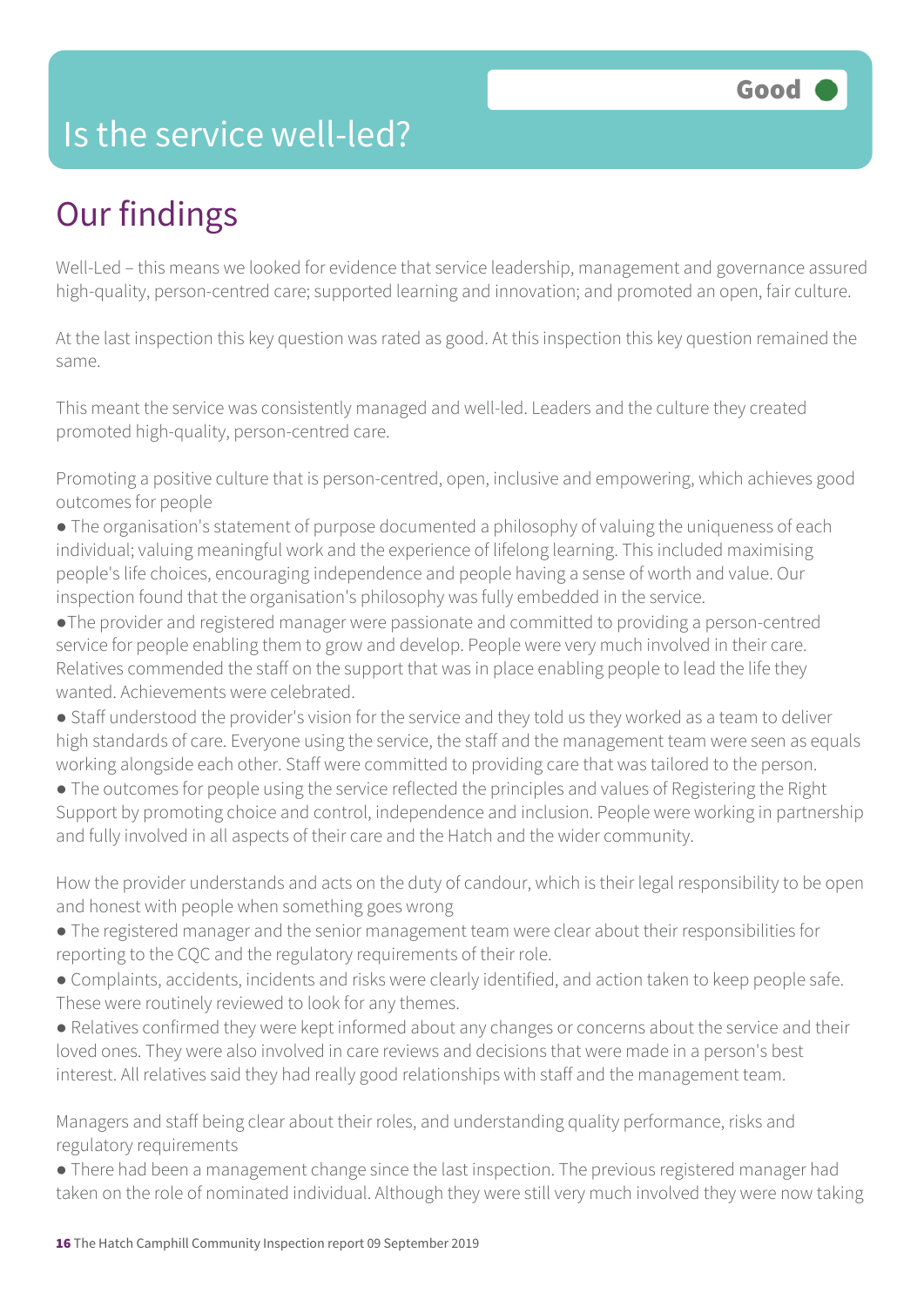on more of a strategic role. The new registered manager had worked at the Hatch as the deputy manager previously. People, relatives and staff spoke extremely highly of the management team. Comments included "Amazing", "Excellent", "They are here for the people and the staff they really do care".

• The provider information return (PIR) was returned on time and showed us that the registered manager had a good insight into the care of the people, the legislation and where improvements were needed.

● Regular reports of quality were completed and shared with the board of Trustees. The Trustees met frequently and were kept informed on various aspects of the service and risks.

● There was excellent communication maintained between the management team, people they supported, families and staff. There were various meetings held on a weekly basis. These included a senior management meeting, tenancy/house meetings and staff meetings. People were very aware of the changes

that had taken place and were planned. They were also involved in future changes.

● Staff were extremely positive about working at The Hatch and the commitment to providing care that was person centred.

Engaging and involving people using the service, the public and staff, fully considering their equality characteristics

• There was evidence to show equality and diversity, privacy, dignity and freedom of choice had been very much embedded into the culture of the service. These values were clearly shared by all the staff, co-workers and people using the service. These were reflected in people's support plans and in the high standards of care and support that people received.

● The views of people, their relatives and staff were sought through an annual survey. Surveys were used to evaluate the whole service. Feedback continued to be extremely positive with relatives rating the service either excellent or good. People's views were sought in respect of improvements and these suggestions were listened to and acted upon.

● People were able to maintain contact with family and friends. There was an open visiting arrangement and regular events where they could ask friends and family to join them.

● People were able to contribute to the weekly newsletter that was sent to each person and their families. They contributed photographs and other information that they wanted to share. People were proud of the newsletter and told us about their contributions. Relatives were positive about the newsletter and enabled them to feel part of the Hatch and aid communication. For example, one relative said it helped them talk to their loved one when they spoke on the telephone.

● The Hatch was very much part of the local community with external groups using the community hall that was in the grounds of The Hatch. This was also used for various social gatherings throughout the year where families and people got together. Relatives spoke extremely positively about these events as a means to keep in contact with other families. Part of these meetings included 'sharing of information' such as important legislation and any changes that were taking place.

#### Continuous learning and improving care

● The Hatch as a service has continually evolved moving from a residential care model of care to a supported living service. People, staff and the management had fully embraced these changes and had embedded these into their systems of work, policies and procedures and the way they supported people. People had been empowered and their rights respected and promoted.

● Effective systems were in place to monitor the quality of the service and the care provided. A range of audits were completed by the registered manager, senior management team and staff. There were service development plans to address areas for improvement for the service.

● The senior team were continually looking to improve the service involving the people who used the service. The provider told us, "We are only care taking, The Hatch belongs to the people receiving a service and therefore they should be involved in talks about the future".